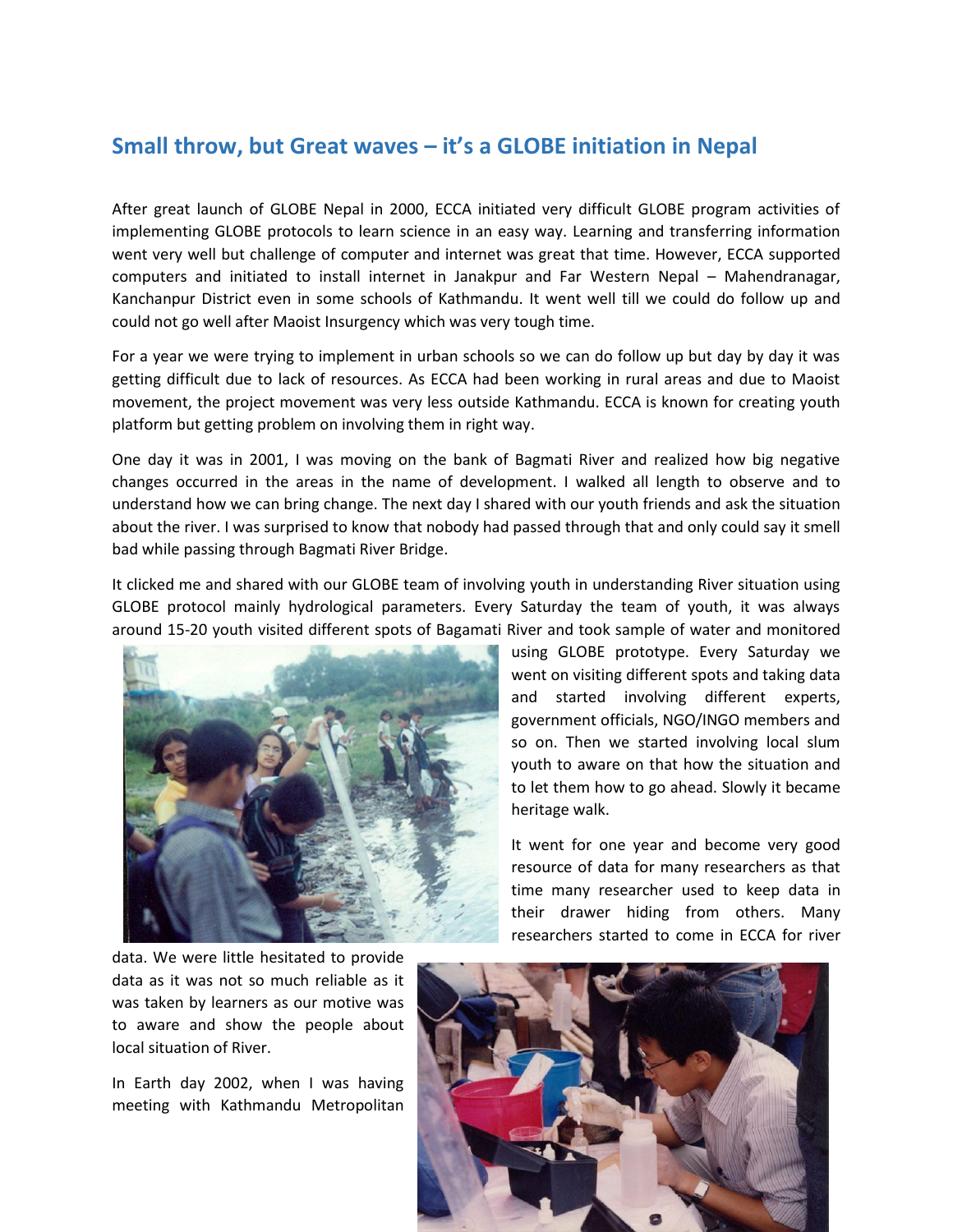City, I showed the interest on behalf of ECCA to disclose data and do some interaction with local on situation of River. It surprised me that many local Kathmandu inhabitants did not know the situation of River and how it was polluted. Many of them were never passed though since many years as usage of River or benefits of river were nothing as in the past. Previously people used to swim, fish, spend most of the daily rituals nearby River but now and then there was nothing human activities like that and only drained sewage. People has very less priority to go there.



Then in Earth day 2002, during interaction many local inhabitants committed to support for reviving the River, then we thought of doing River Festival and we did it very successfully in January 2003and involved thousands of population of Kathmandu from different sectors government officials, NGO/INGO personnel, schools, locals and many Ministers. We inaugurated the first day with the involvement of Honorable Minister of Water Resources Ministry. It became the landmark for the initiation of

government to think about Bagamati River and Bishnumati River. Since then there are many organizations who are doing River Festivals in different occasions.

ECCA thought to improve the data management and disclose the situation with right and relevant data in public through government offices like Kathmandu Metropolitan City (KMC), Lalitpur Sub metropolitan City (LSMC) and Ministry of Environment and its unit like Department of Hydrology and Meteorology (DHM) who are responsible authorities. ECCA together with Adelphi Research, Germany and ITC, Netherland applied the project in European Union-Asia Pro Eco and succeeded to get the



support. Then we did support to establish lab in DHM, data bank in KMC, LSMC, DHM for public access. We trained many government officials of different liaison offices to aware on Kathmandu river situation and study.Our effort was participatory river monitoring to aware all stakeholders from government officials to local people. We played role to bring all people in front to understand. ECCA managed to do many conversation and dialogues among different stakeholders many times. After this project government started to think about role of government on management and conservation of Bagamati and Bishnumati River and started making Bagamati river guideline and followed many outcome of this project.